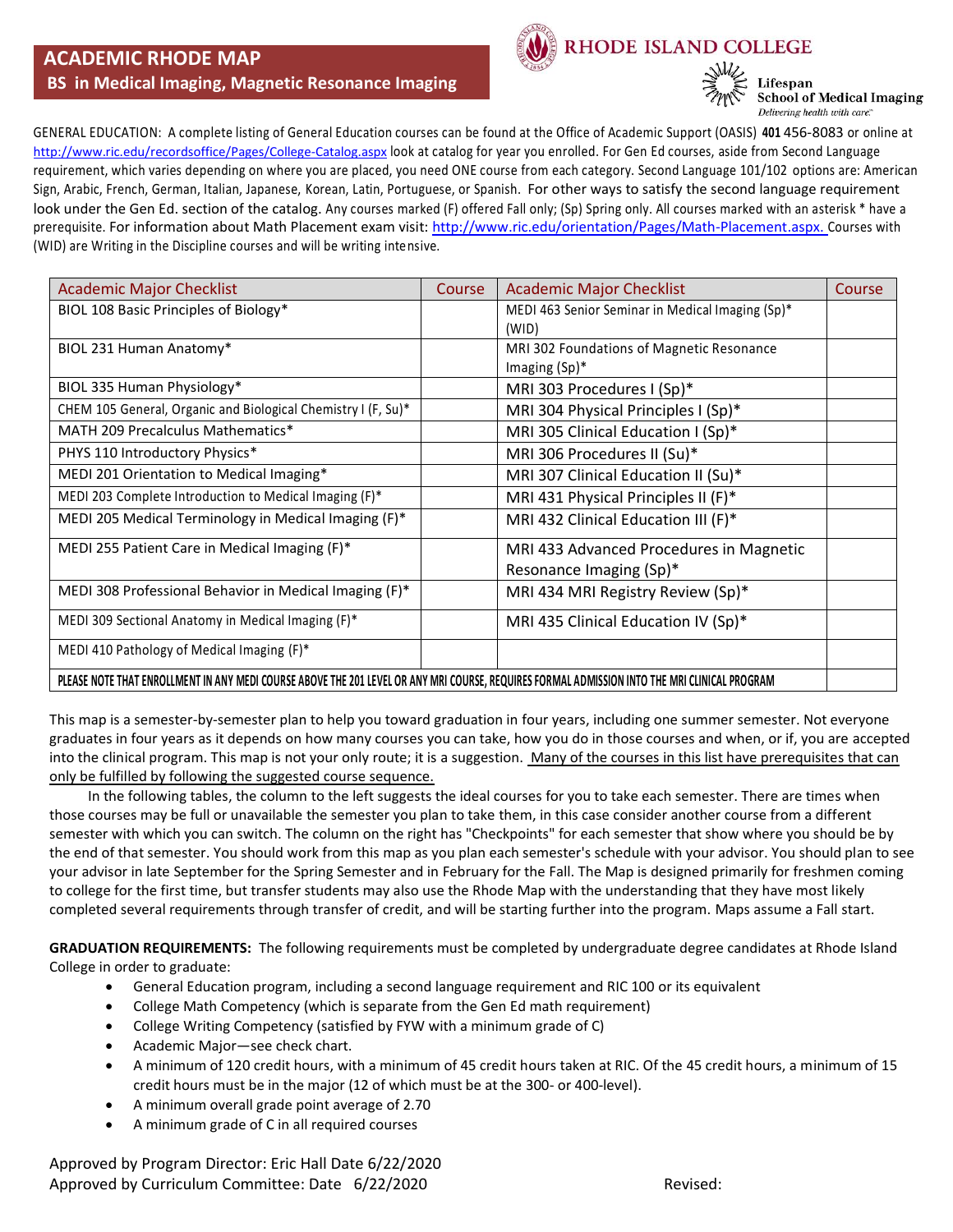# **ACADEMIC RHODE MAP**

 **BS in Medical Imaging, Magnetic Resonance Imaging**



RHODE ISLAND COLLEGE

**SAMIC** 

Lifespan<br>School of Medical Imaging<br><sub>Delivering health with care</sub>

| <b>SEMESTER 1</b>                                                                                                                                                            | <b>CR</b> | SEMESTER 1 CHECKPOINTS √                                                                                               |
|------------------------------------------------------------------------------------------------------------------------------------------------------------------------------|-----------|------------------------------------------------------------------------------------------------------------------------|
| First Year Writing (FYW 100) or First Year                                                                                                                                   | 4         | FYW 100P is a 6 credit option. To decide which FYW to<br>⊔                                                             |
| Seminar (FYS 100).                                                                                                                                                           |           | take, see Directed Self-Placement test at                                                                              |
|                                                                                                                                                                              |           | www.ric.edu/firstyearwriting                                                                                           |
| RIC 100 Introduction to Rhode Island College                                                                                                                                 | 1         | Exempt if taking COLL 101, COLL 150, or HONR 150<br>□                                                                  |
| CHEM 105 General, Organic and Biological                                                                                                                                     | 4         | Math competency MUST be completed in order to take<br>□                                                                |
| Chemistry I (F, SuI)* satisfies Gen Ed Natural                                                                                                                               |           | ALL science courses (or math placement exam). If not,                                                                  |
| Science (NS) Lecture and Lab.                                                                                                                                                |           | will need to take MATH 010 this semester                                                                               |
| BIOL 108 General Principles of Biology*                                                                                                                                      | 4         | Prereq. is Math competency; Minimum grade of C<br>□                                                                    |
| Gen Ed--Second Lang 101 (based on placement,<br>a course higher than 101/102 may be taken). If<br>language requirement already satisfied: Any Gen<br>Ed Distribution course. | 4         | Language placement test with Dept. of Modern<br>□<br>Languages (optional)<br>Complete Second Lang 101 (if needed)<br>□ |
|                                                                                                                                                                              |           | Aim for 16 earned credits (While 12 is fulltime, 16 credits<br>⊔                                                       |
|                                                                                                                                                                              |           | are preferred to stay on track to graduate in 4 years)                                                                 |
| Requirements and GPA                                                                                                                                                         |           | Minimum 2.7 GPA                                                                                                        |
| # CREDITS EARNED                                                                                                                                                             | 17        | Make appointment with advisor in Sept. to discuss your<br>□                                                            |
|                                                                                                                                                                              |           | schedule for next semester                                                                                             |

| <b>SEMESTER 2</b>                                  | <b>CR</b>      | SEMESTER 2 CHECKPOINTS √                                        |
|----------------------------------------------------|----------------|-----------------------------------------------------------------|
| FYW 100 or FYS 100                                 | 4              | Complete FYS and FYW, for FYW, grade C or better<br>□           |
| BIOL 231 Human Anatomy*                            | 4              | Prereq. BIOL 108 with C or better<br>□                          |
| MATH 209 Precalculus Mathematics*                  | 4              | Prereq. MATH 120, or placement exam; Gen Ed-Math<br>□           |
|                                                    |                | completed                                                       |
| Gen Ed--Second Lang 102* (if needed), or any other | $\overline{4}$ | Complete Second Language 102* (if needed)<br>□                  |
| needed Gen Ed                                      |                |                                                                 |
|                                                    |                | Aim for minimum of 32 earned credits<br>П                       |
| Requirements and GPA                               |                | Minimum 2.7 GPA                                                 |
| # CREDITS EARNED                                   | 16             | Make appointment with advisor in Feb. to discuss your<br>$\Box$ |
|                                                    |                | schedule for next semester                                      |

| <b>SEMESTER 3</b>                                | <b>CR</b> | SEMESTER 3 CHECKPOINTS √                                             |
|--------------------------------------------------|-----------|----------------------------------------------------------------------|
| MEDI 201 Orientation to Medical Imaging*         | 1         | Preregs are BIOL 231 and MATH 209<br>□                               |
|                                                  |           | Complete TEAS Exam<br>□                                              |
| PHYS 110 Introductory Physics*                   | 4         | Prereq. is MATH 120 or appropriate score on math placement exam<br>□ |
| Gen Ed Distribution course from one of these     | 4         |                                                                      |
| GE categories: Arts (A); Literature (L); History |           |                                                                      |
| (H), or Social and Behavioral Sciences (SB).     |           |                                                                      |
| Gen Ed Distribution course from one of these     | $3 - 4$   |                                                                      |
| GE categories: Arts (A); Literature (L); History |           |                                                                      |
| (H), or Social and Behavioral Sciences (SB),     |           |                                                                      |
| or elective                                      |           |                                                                      |
| Requirements and GPA                             |           | $\Box$ Maintain 2.7 minimum GPA                                      |
| # CREDITS EARNED                                 | $12 - 13$ | Make appointment with advisor in Sept. to discuss your<br>□          |
|                                                  |           | schedule for next semester                                           |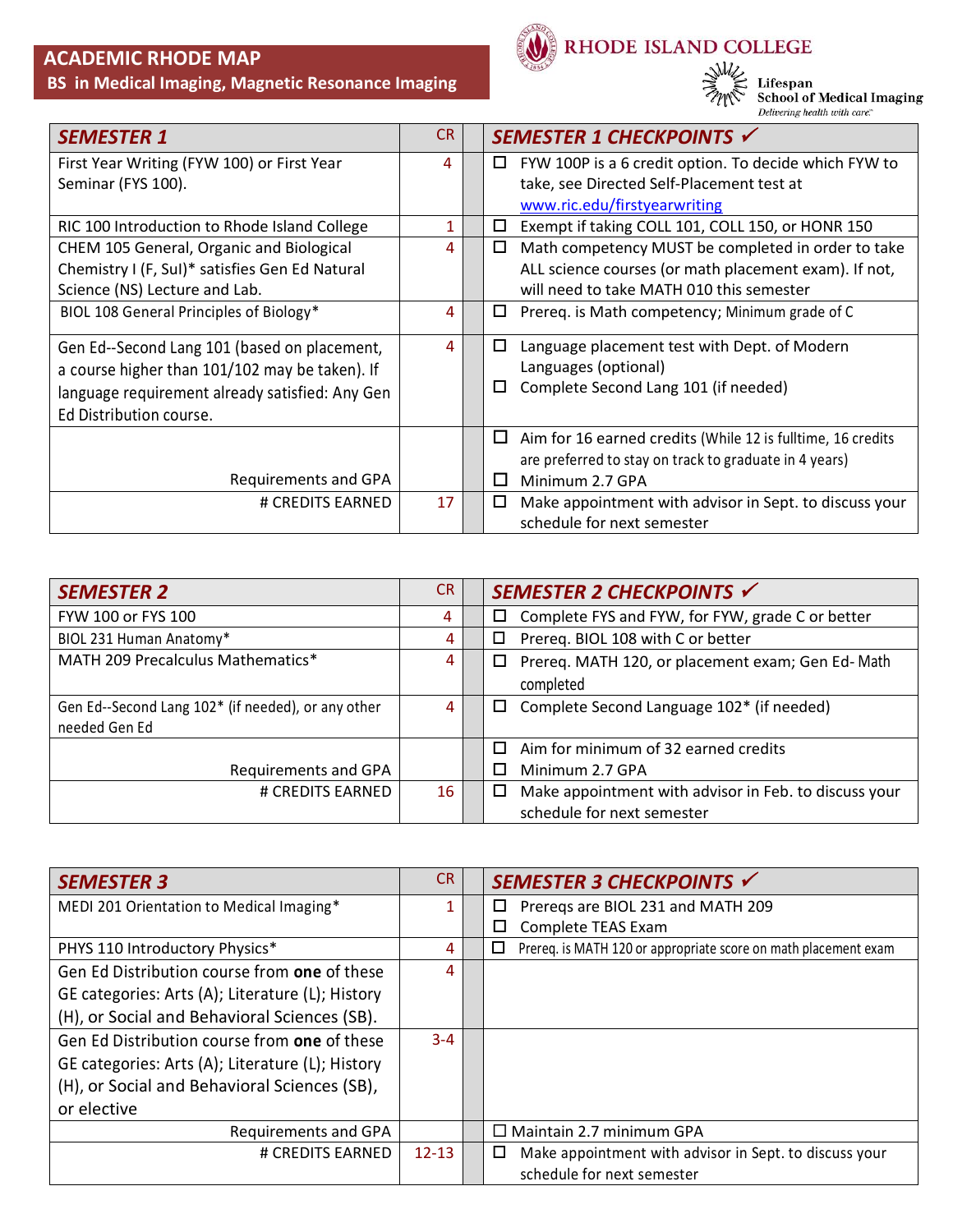# **ACADEMIC RHODE MAP**

### **BS in Medical Imaging, Magnetic Resonance Imaging**



RHODE ISLAND COLLEGE



Lifespan<br>School of Medical Imaging<br><sub>Delivering health with care</sub>

| <b>SEMESTER 4</b>                                     | CR.       | SEMESTER 4 CHECKPOINTS √                                               |
|-------------------------------------------------------|-----------|------------------------------------------------------------------------|
| Choose 1 Connections course (Gen Ed-C)*               | 4         | Preregs are 45 completed credits and FYW and FYS.<br>ப                 |
| BIOL 335 Human Physiology (Gen Ed. AQSR)*             | 4         | Preregs are BIOL 108 with grade of C or better, and<br>□               |
|                                                       |           | <b>BIOL 231</b>                                                        |
| Gen Ed Distribution course from one of these          | 4         |                                                                        |
| GE categories: Arts (A); Literature (L); History      |           |                                                                        |
| (H), or Social and Behavioral Sciences (SB).          |           |                                                                        |
| Gen Ed Distribution course from one of these GE       | $3 - 4$   | All ten Gen Ed courses and second lang. req. completed<br>$\Box$       |
| categories: Arts (A); Literature (L); History (H), or |           |                                                                        |
| Social and Behavioral Sciences (SB), or elective      |           |                                                                        |
|                                                       |           | □<br>Prior to applying for MRI clinical program, complete all pre-     |
|                                                       |           | clinical required courses with a grade of C or better: MEDI            |
|                                                       |           | 201, BIOL 108, BIOL 231, BIOL 335, CHEM 105, MATH 209,<br>and PHYS 110 |
|                                                       |           | Maintain 2.7 minimum GPA<br>□                                          |
|                                                       |           | If applying for a medical imaging clinical program, consult<br>ш       |
|                                                       |           | with your advisor, write your essay, and submit                        |
| Requirements and GPA                                  |           | your application through MyRIC by May 15.                              |
| # CREDITS EARNED                                      | $15 - 16$ | Make appointment with advisor in Feb. to discuss your<br>□             |
|                                                       |           | schedule for next semester                                             |

| <b>SEMESTER 5 (Clinical Freshman Fall I)</b>       | <b>CR</b> | SEMESTER 5 CHECKPOINTS √                                             |
|----------------------------------------------------|-----------|----------------------------------------------------------------------|
| MEDI 203 Complete Introduction to Medical          | 3         | Prereq. acceptance into a Medical Imaging clinical program<br>□      |
| Imaging $(F)^*$                                    |           |                                                                      |
| MEDI 205 Medical Terminology in Medical Imaging    | 1         | Prereq. acceptance into a Medical Imaging clinical program<br>□      |
| $(F)^*$                                            |           |                                                                      |
| MEDI 255 Patient Care in Medical Imaging           | 3         | Prereq. acceptance into a Medical Imaging clinical program<br>□      |
| Health $(F)^*$                                     |           |                                                                      |
| MEDI 308 Professional Behavior in Medical Imaging  | 3         | $\Box$<br>Prereq. acceptance into a Medical Imaging clinical program |
| $(F)^*$                                            |           |                                                                      |
| MEDI 309 Sectional Anatomy in Medical Imaging (F)* | 3         | □<br>Prereg. acceptance into a Medical Imaging clinical program      |
|                                                    |           | ◻<br>Minimum grade of C in all required courses                      |
|                                                    |           | All ten Gen Ed courses and second lang. req. completed<br>$\Box$     |
| Requirements and GPA                               |           | Minimum of 67 earned credits<br>$\Box$                               |
| # CREDITS EARNED                                   | 13        | Make appointment with advisor in Sept. to discuss your<br>$\Box$     |
|                                                    |           | schedule for next semester                                           |

| <b>SEMESTER 6 (Clinical Freshman Spring I)</b>          | CR. | SEMESTER 6 CHECKPOINTS V                                        |
|---------------------------------------------------------|-----|-----------------------------------------------------------------|
| MRI 302 Foundations of Magnetic Resonance Imaging (Sp)* | 3   | Prereq. acceptance into a Medical Imaging clinical program<br>□ |
| MRI 303 Procedures I (Sp)*                              | 3.  | Prereq. acceptance into a Medical Imaging clinical program<br>⊔ |
| MRI 304 Physical Principles I (Sp)*                     | 4   | Prereq. acceptance into a Medical Imaging clinical program<br>□ |
| MRI 305 Clinical Education I (Sp)*                      | 3.  | Prereq. acceptance into a Medical Imaging clinical program<br>□ |
| Requirements and GPA                                    |     | Minimum grade of C in all clinical courses<br>□                 |
| # CREDITS EARNED                                        | 13  | Make appointment with advisor to discuss your<br>□              |
|                                                         |     | schedule for next semester                                      |